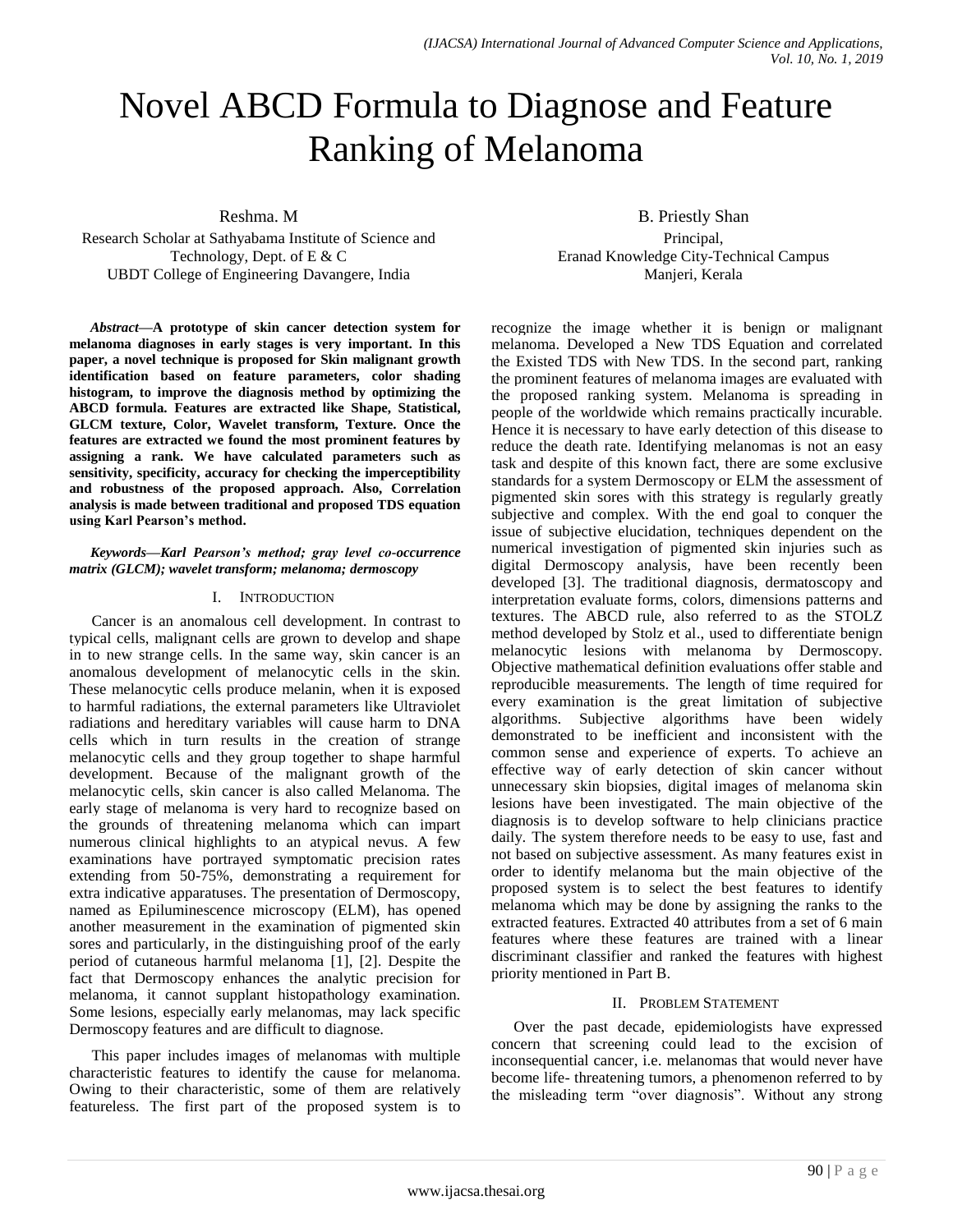evidence, speculation has been accepted throughout the world and incipient melanomas have been trivialized. Quick analysis and diagnoses are necessary when patients are in confusion state. Too many irrelevant features will not only complicate the classifier, but also reduce the accuracy of the classification. The size of the tumors is very small at an early stage, so that prediction is ambiguous. Many times, even with the good image, patients are made to wait for the doctor's appointment to diagnose, this delay which can also pose a threat to the critical condition of the patient. Some may be wrong because of human error prediction. A new method is therefore used to demonstrate the success of melanoma detection and superiority among the characteristics without any human assistance to ensure good efficiency, accurate results without biopsy. So our aim is to design, implement and test an automated knowledge-based clinical decision support system for melanoma detection and grading using soft computing techniques.

#### III. PROPOSED BLOCK DIAGRAM

Fig. 1 represents a block diagram for melanoma identification using TDS and Features ranking based LDA classifier. The sources of images in this paper are from the ISIC-Archive and PH2 dataset [4]. Part A briefs Preprocessing, segmentation, Feature Extraction, melanoma detection using Proposed ABCD (TDS) Formula, Comparing the traditional TDS equation with Proposed TDS.

## *A. Melanoma Identification*

For Preprocessing **t**he digital image is given as system input. Most Dermoscopy images may contain certain unwanted particles such as thin and thick hair, air bubbles, gel and illumination effects. Therefore, robust ways to remove noise and unwanted particles have emerged. Some of these particles, like air bubble or oil, become less common when Dermoscopy are developed. The next stage of the processing involves de-noising. Median Filter is used to detect the noises present in the image. This filter identifies and eliminates the unwanted. Median filter obtains a higher PSNR value and restores the image with better image quality compared to other filters. The filtered RGB image is converted to Gray Image via Principal Component Analysis Which effectively preserves color and texture discrimination. Followed by a DWT2 for image enhancement, to obtain a multi-scale representation of the original and offer a good representation of the highfrequency components (edges) that allow the image to be represented more compactly. The Image is then subjected to segmentation. Segmentation separates suspected lesion from ordinary skin. The Sobel operator precedes the borders in which the gradient is better [5], [6]. Asymmetry, Border Irregularity, variation in pigment color, and Dimensionality [7] are the features extracted to impose whether Traditional (original) TDS or new TDS enhances determination of melanoma. For Asymmetry (A) calculation, program gathers the border and centroid estimation of an Image. We circularly move the qualities in the range A by K to the measurement and afterward partition the picture into two sections (A and B) once by vertical line and again by even line. In the two cases, vertical and even asymmetry is resolved. To check the symmetry factor, discover the similitude between the left and right parts. Outwardly, on the off chance we pivot the left piece of the sore with 180 degrees around the vertical line and cover the left part on the right, it is possible that they are almost indistinguishable or there are diverse parts between them. Asymmetry Index (AI) will be equivalent to average of vertical and even asymmetry as follows:

$$
AI = \frac{(AI_1 + AI_2)}{2} \tag{1}
$$

The score of AI is 0, 1, 2 when the symmetry of the lesion is in both directions, one direction, asymmetry in both directions respectively. Compactness index(CI), fractal dimension, Abruptness of edge, mean and variance of pigment transition [8] are the attributes required to define for Border Irregularity of lesion. The density index (Compactness Index) is the measurement of the most popular barrier form estimated unanimously by 2D objects. Fractal measurement has qualities of self-comparability and properties of scale/estimate. Each area has a fractal which is of an alternate scale with the whole fractal. This component makes for fractal pressure systems. Measurement estimate is generally a number, as the line has measurement 1, the field has measurement 2, and the solid shape has three measurements, etc. The fractal measurement is, be that as it may, an unusual viewpoint that could be worth portions. This fractal measurement can be utilized as a picture trademark. Fractal measurements can be determined utilizing the case figuring strategy. This technique partitions the picture into boxes in various sizes (p). Utilize the crate framework, which partitions the picture into the containers in shifting sizes.  $N(p)$  is surveyed as the quantity of pixels containing parts of the damage hindrance. There are distinctive pixel sizes and p as incline fd relapse line  $log(p)$  vs  $log(N(p))$ .

$$
N(p) = \lambda p - f d \tag{2}
$$

Above condition was reached out to

$$
\log\left[\frac{1}{N(p)}\right] = fd * x * \log(p) - \log(\lambda)
$$
\n(3)

The component of Hausdorff is a proportion of harshness and fills in as a proportion of the nearby size of a space, considering the separation between its points. Compactness Index (CI) can be determined utilizing the underneath condition,

$$
CI = \frac{(P * P)}{(4\pi A)}
$$
\n(4)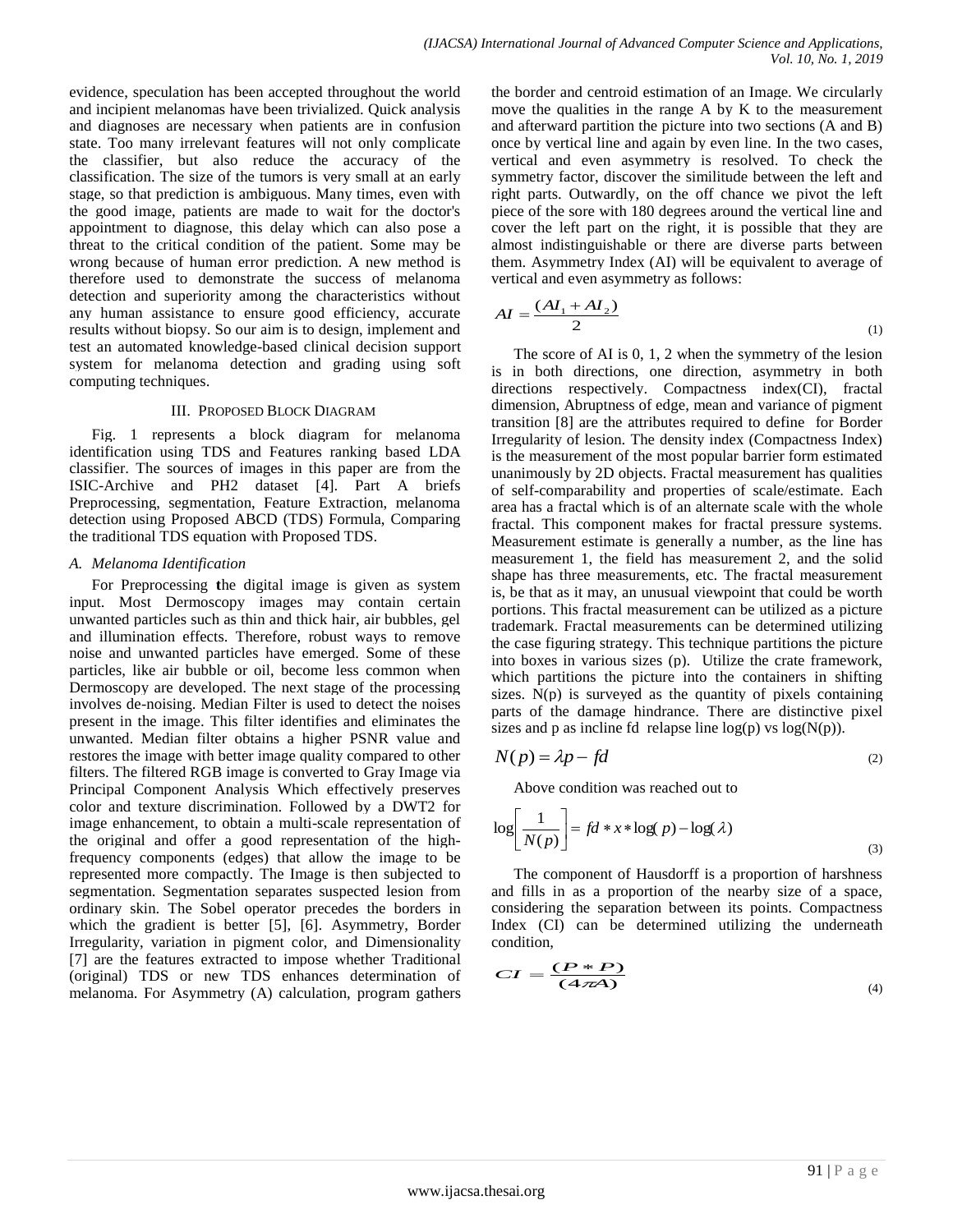*(IJACSA) International Journal of Advanced Computer Science and Applications, Vol. 10, No. 1, 2019*



Fig. 1. Melanoma Identification using TDS and Features Ranking based LDA Classifier.

Where, P is the perimeter and A is the area of the lesion. This essential element clarifies change of skin pigmentation between the sore and encompassing skin. Sharp edge is steep perilous when blurring gradually, does not demonstrate an unsafe sore. For that, we consider part previously (i, j) of the first shading picture as the main three components are weighted a similar shading. At that point we gauge the inclination greatness of force segment luminance (lum) along the limit prior to C of the skin injury. Acquired a set of angle greatness estimation of N, e (n)  $(1 \le n \le N$ , where N is the constraining example estimate) that depicts locally the progress between the damage and setting purposes of skin on each side. To portray more globally, utilized the mean and variance of the gradient magnitude values e (n) which portrays the dimension of steepness and generic variations. Equations are listed below for luminance, mean and variance of the gradient.

$$
lum(i, j) = \frac{r(i, j) + g(i, j) + b(i, j)}{3}
$$
\n(5)

$$
M_e = \frac{1}{n} \sum_{n=1}^{n} e(n)
$$
 (6)

$$
V_e = \frac{1}{n} \sum_{n=1}^{n} e^2(n) - m_e^2
$$
\n(7)

For Edge Abruptness sore with sporadic points of confinement (sudden edge) has a critical contrast in outspread separation. Eliminate the estimation of abnormalities by dissecting the distribution of the radial distance difference.

$$
C_r = \frac{\frac{1}{p_L} \sum P \varepsilon C (d_2 (P * G_L) - m_d)^2}{m_d^2}
$$
\n(8)

Where  $m_d$  is the mean distance of  $d_2$  between the point barrier centered and the  $G_L$ . The score of B is 0 to 8. An early

indication of melanoma is the improvement of sore shading varieties. Since melanoma cells develop in the shade of the producer, they are frequently brilliant around dark colored or dark, contingent upon the generation of the melanin color in the skin at various depths. We have made a shading histogram for dark, white, dark, dim, darker, yellow, green, barrel shaped, fuchsia hues. The entire picture is examined and the quantity of pixels having a place with every district is checked. The shade color is one of the lesion hues when the quantity of pixels surpasses 0.1 percent of the aggregate number of pixels in the sore picture. The normal sore distance across can be resolved with the diameter equation.

$$
D = \sqrt{\frac{4A}{\pi}}
$$
 (9)

On the off chance that A is the area of the lesion, the measurement for a favorable sore ought to be under 6 mm. Dangerous development in width in excess of 6 mm. In Stolz algorithm[9] presented the ABCD rule and utilized by dermatologists to evaluate the danger of threat of a pigmented sore in the recognition of skin injuries. Notwithstanding its estimation speed, this empowers an increasingly objective and regenerative conclusion of skin malignancies. The traditional formula is used to determine the melanoma by using the equation.

$$
TDS = [(A*1.3) + (B*0.1) + (C*0.5) + (D*0.5)]
$$
\n(10)

The end result is 1.00 to 4.75 as benign, 4.775 to 5.45 as suspicious, more than 5.45 as malignant melanoma. A new TDS equation is formulated to diagnose melanoma which is given below in equation (11). We assumed that the ABCD formula for computing a new TDS must be additionally a linear mixture of nine attributes [10], [11], [12]. The coefficients or weighting factor of new developed TDS are listed below in Table 1.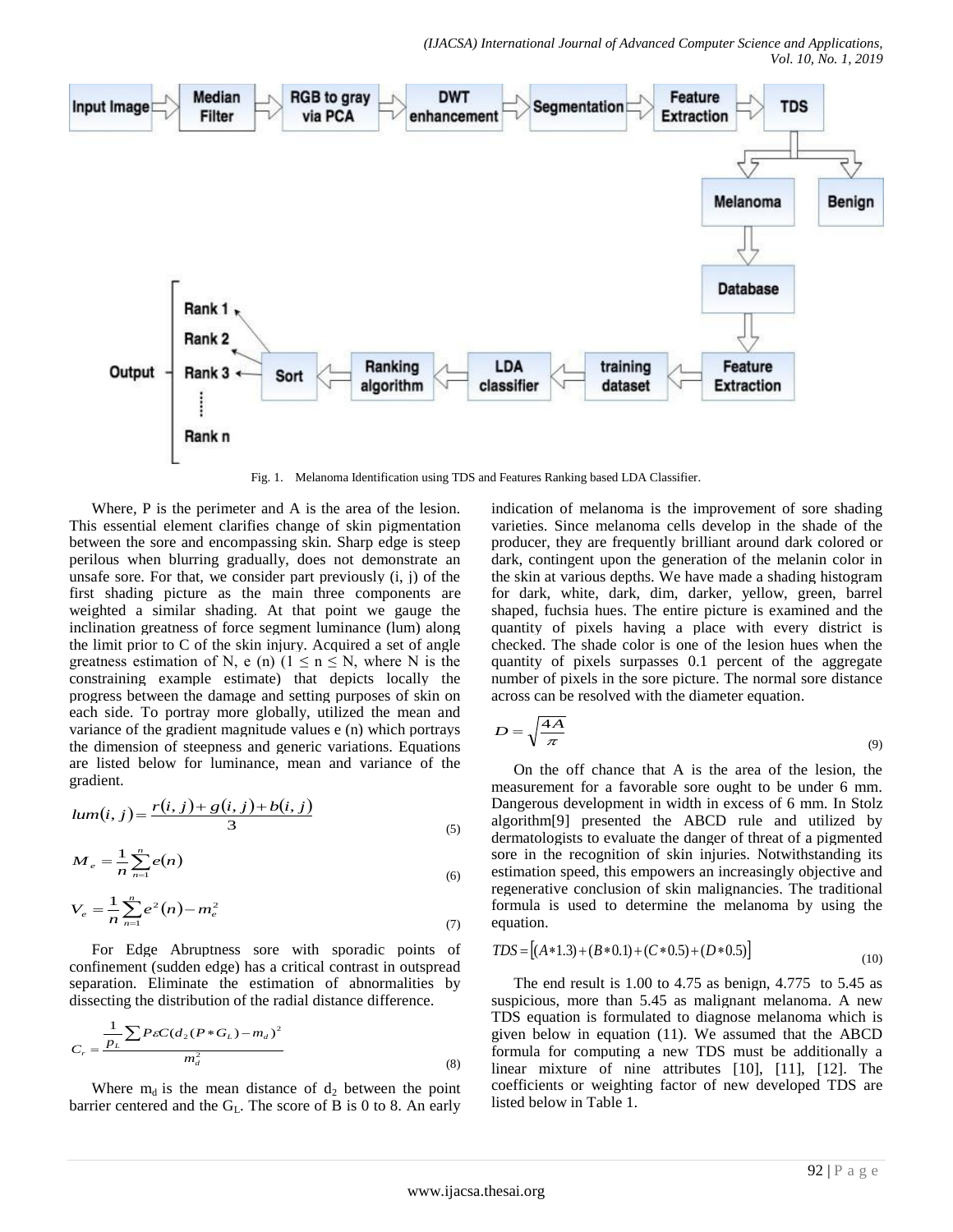| TABLE L | <b>EXPLORED COEFFICIENT RANGES FOR NINE ATTRIBUTES</b> |
|---------|--------------------------------------------------------|
|         | FROM THE MELANOMA DATA SET                             |

| <b>Attribute Tested</b>                                         | <b>Weighting Factor</b> |  |  |  |  |  |
|-----------------------------------------------------------------|-------------------------|--|--|--|--|--|
| Asymmetry Index                                                 | 1.3                     |  |  |  |  |  |
| <b>Border</b>                                                   | 0.1                     |  |  |  |  |  |
| Color Black                                                     | 0.5                     |  |  |  |  |  |
| Color white                                                     | 0.5                     |  |  |  |  |  |
| Color Red                                                       | 0.5                     |  |  |  |  |  |
| Color blue                                                      | 0.5                     |  |  |  |  |  |
| <b>Color DarkBrown</b>                                          | 0.3                     |  |  |  |  |  |
| Color lightbrown                                                | 0.4                     |  |  |  |  |  |
| Diameter                                                        | 0.5                     |  |  |  |  |  |
| New TDS = $c1$ * AsymmetryIndex + $c2$ * Border irregulari ty + |                         |  |  |  |  |  |

 $c3 * Color Black + c4 * Color White + c5 * Color Red +$ 

 $c6 * Color Blue + c7 * Color DarkBrown +$ 

 $c8 * Color Lightbrown + c9 * Diameter$ 

On substituting the values of coefficients, the New TDS equation is obtained as On substituting the variety of coefficients, the Negation is obtained as<br>New TDS =  $1.3 *$  Asymmetry Index +  $0.1 *$  Border irregularity

 $+0.5 * Color Black + 0.5 * Color White$ 

 $+0.5 * Color Red + 0.5 * Color Blue$ 

 $+0.3 * Color DarkBrown + 0.4 * Color$ 

Lightbrown  $+0.5 *$ Diameter

## *B. Ranking the Features of Melanoma*

In this part features of melanoma like Shape Features, Statistical feature , GLCM texture feature, Color feature [13], Wavelet transform and Texture feature [14], [15] are extracted from Images. A set of attributes were extracted from these 6 features. Area, length of the major axis, length of the small axis, centroid position and perimeter are the 5 attributes obtained from shape based characteristics. The outcome is a vector of shape highlights with five elements obtained by utilizing mat lab *regionprops* for segmented binary Image .Statistical features attributes are entropy, mean, standard deviation, median, skewness, and kurtosis. The output is a collection of 6 attributes from the class of Statistical features. Auto Correlation, cluster Prominence, cluster Shade, contrast, correlation, difference Entropy ,difference Variance, dissimilarity, energy, entropy, homogeneity, information Measure of Correlation 1, information Measure Of Correlation 2, inverse Difference, maximum Probability, Average, sum of Entropy, sum Of Squares Variance, Variance are the 19 elements calculated for GLCM features. The color characteristics include mean, normal derivation. These attributed are extracted with the descriptor Color Moment (CM). The common moments are mean, Standard deviation can be calculated as follows, respectively.

$$
\mu_i = \frac{1}{N} \sum_{J=1}^{N} f_{iJ} \tag{13}
$$

$$
\sigma_i = \sqrt{\frac{1}{N} \sum_{j=1}^{i} (f_{iJ} - \mu_i)^2}
$$
\n(14)

The mean and Standard Deviation for red, green, blue components present in the image are calculated. So a set of 6 values is obtained from color feature. For wavelet transform feature, we are using dwt2 type transform to extract 2 elements mean Coefficients, standard Coefficient features. Mean Amplitude, Mean-squared Energy are 2 attributes extracted from Texture Feature. Thus a set 40 attributes are extracted from six main features. These attributes are used as training data. LDA classifier [16] is applied on each feature resulting a vector value [17]. Classified feature output are collected and fed to the Ranking Algorithm. Rank Algorithm ranks the features in X using an independent binary classification evaluation criterion, by default a two-sample Ttest. X is a matrix in which each column is a vector observed and the number of rows corresponds to the original number of characteristics. It uses correlation information to out weight the Z value of potential characteristics using the equation.

$$
X = Z * (1 - ALPHA * (RHO))
$$
\n<sup>(15)</sup>

Where RHO is the average cross correlation coefficient of absolute values between the test feature and all previously selected features. Rank features applies independent normalization across the observations for every feature. Sort the vector values in decreasing order, the highest value assigns a rank 1.

#### IV. RESULTS AND DISCUSSION

In order to test the Part A performance of the proposed diagnostic method, we used 82 images with 78 cancer images and 4 non - cancer images. The figures of input image, Restored image, DWT2 output image, idwt image, edge detected image, segmented skin lesion, segmented image are listed below in Fig. 2 to 4 shows a GUI for the image detected as Benign and Melanoma Fig. 5 and 6 shows a Polynomial curve fitting for Hausdorff dimension for benign and melanoma image . Used New TDS or proposed TDS to distinguish the image as melanoma or nonmelanoma. A Pearson Correlation [18] of 0.88 is achieved between the Traditional TDS and Proposed TDS which is shown in Fig. 7. The Pearson correlation coefficient, often referred to as the Pearson R test, is a statistical formula that measures the strength between variables and relationships [19]. The qualities acquired by experimentation for Sensitivity and Specificity are 0.96 and 0.75 separately shown in Table 3. Authors found that the coordinating project framework performed 85.5 % in recognizing the Melanoma skin disease. The Accuracy calculated from sensitivity and specificity is about 95% which is improved compared to earlier techniques. The results of part 2 shows shape features as the most prominent feature for early diagnosis of melanoma. Fig. 8 shows Ranks ordered to the features. Rank 2 is Statistical feature, color feature is in Rank 3, wavelet feature is in fifth position, and last Rank is Gabor feature. Table 2 shows comparison between investigation and system results for proposed TDS.

(11)

(12)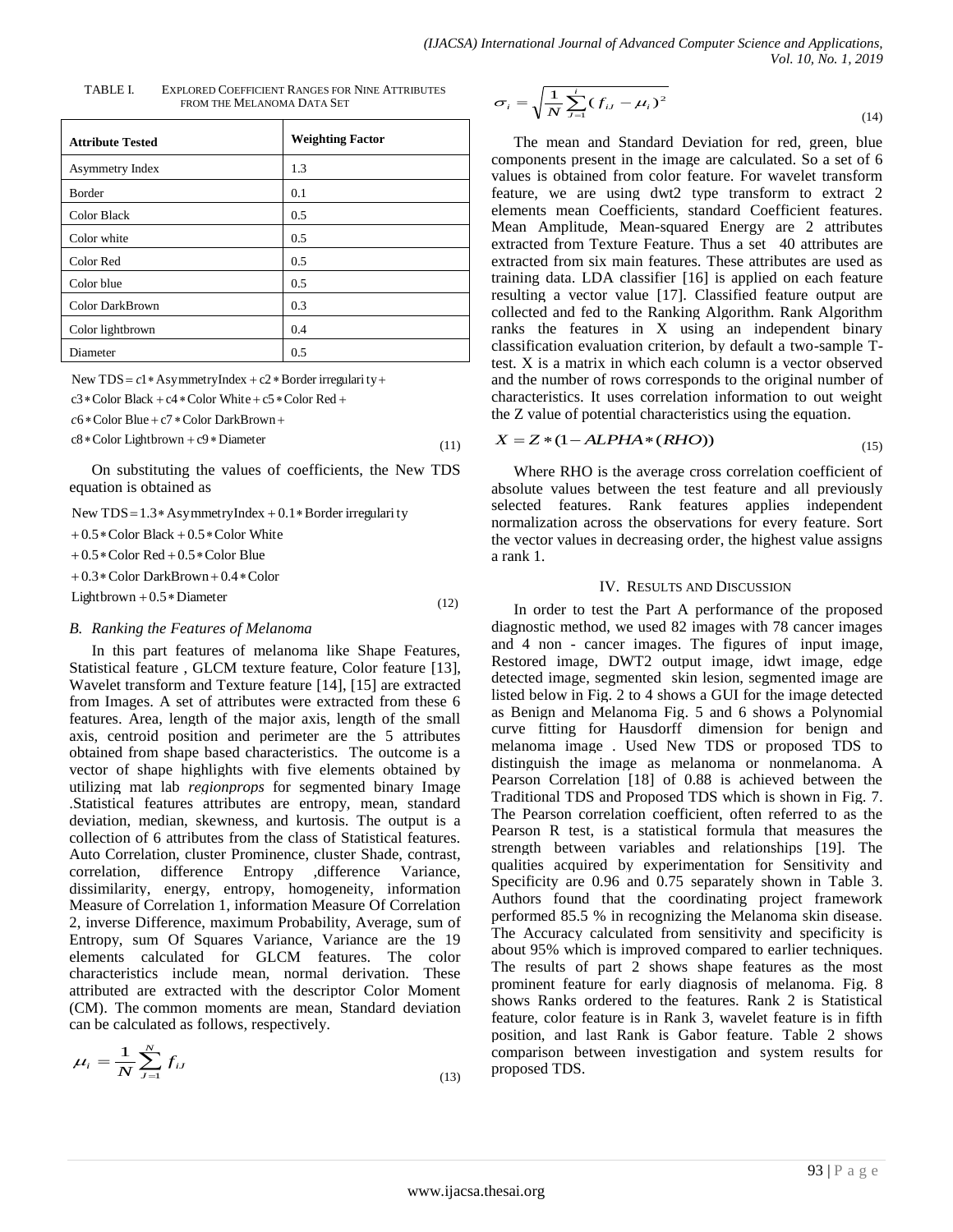

Fig. 2. Input Image (b) Restored Image (c) DWT2 Output Image (d) Idwt Image (e) Edge Detected Image (f) Segmented Skin Lesion (g) Segmented Image.

|   | Stin_GULOpeningFon     |                                         |        | <b>Identification of Melanoma Based on TDS</b> |                                                                     | $-0 - 1$ |
|---|------------------------|-----------------------------------------|--------|------------------------------------------------|---------------------------------------------------------------------|----------|
|   | <b>Upload Image</b>    | <b>Preprocessing &amp; Segmentation</b> |        | Asymmetry of X and Y axis                      | 0.05 <sub>1</sub><br>0.04<br>0.03<br>0.02<br>0.01<br>$0\frac{1}{0}$ | Colour   |
|   |                        |                                         |        |                                                |                                                                     |          |
|   | <b>Find the Values</b> |                                         |        |                                                |                                                                     |          |
| A | 0.15127                |                                         |        |                                                |                                                                     |          |
| В | 0.3852                 | <b>Calculate TDS</b>                    | 4.5365 | <b>Result</b>                                  | <b>Benign</b>                                                       |          |
| C | 1.5                    |                                         |        |                                                |                                                                     |          |

Fig. 3. Identified as Benign.

| TABLE II. | COMPARISONS BETWEEN EXAMINATION AND FRAMEWORK RESULTS FOR PROPOSED TDS |
|-----------|------------------------------------------------------------------------|

| <b>Images</b> | A      | в      | <b>Black</b> | White  | Red     | Blue   | <b>D</b> brown | L brown | D      | <b>TDS</b><br>(Proposed) | <b>Conclusion</b> | <b>Result</b> |
|---------------|--------|--------|--------------|--------|---------|--------|----------------|---------|--------|--------------------------|-------------------|---------------|
| M004          | 0.0576 | 0.4666 | $0.0\,$      | 0.0003 | $0.0\,$ | 0.0079 | 0.0076         | 0.0067  | 7.0864 | 7.6312                   | Melanoma          | True          |
| M013          | 0.2816 | 0.3991 | 0.001        | 0.0012 | $0.0\,$ | 0.0007 | 0.0144         | 0.0143  | 4.7844 | 5.4837                   | Melanoma          | True          |
| M022          | 0.1751 | 0.646  | 0            | 0      | 0.0     | 0.001  | 0.0097         | 0.0096  | 5.6428 | 6.4758                   | Melanoma          | True          |
| M026          | 0.348  | 0.4512 | 0            | 0      | 0.0     | 0.0005 | 0.0037         | 0.0036  | 4.9293 | 5.7337                   | Melanoma          | True          |
| M029          | 0.1284 | 0.3995 | $0.0\,$      | 0.0012 | $0.0\,$ | 0.0001 | 0.0216         | 0.0215  | 6.0438 | 6.5987                   | Melanoma          | True          |
| M035          | 0.0839 | 0.5026 | 0.0          | 0      | 0.0     | 0.019  | 0.0019         | 0.0019  | 7.2379 | 7.8369                   | Melanoma          | True          |
| M040          | 0.2371 | 0.4015 | 0            | 0      | 0.0     | 0.0091 | 0.0015         | 0.0015  | 5.4589 | 6.1039                   | Melanoma          | True          |
| M043          | 0.1595 | 1.0216 | 0.0          | 0.0014 | 0.0     | 0.0103 | 0.0276         | 0.0276  | 8.2824 | 9.5027                   | Melanoma          | True          |
| M046          | 0.1595 | 0.5238 | 0            | 0      | 0.0     | 0.0117 | 0.0012         | 0.0012  | 8.0492 | 8.74                     | Melanoma          | True          |
| M049          | 0.483  | 0.8652 | 0.0          | 0      | 0.0     | 0.0008 | 0.0135         | 0.0134  | 6.9564 | 8.3217                   | Melanoma          | True          |
| M054          | 0.2217 | 0.3791 | 0            | 0      | 0.0     | 0.0006 | 0.0074         | 0.0074  | 5.6935 | 6.3037                   | Melanoma          | True          |
| M056          | 0.2551 | 0.5479 | 0            | 0      | 0.0     | 0.0005 | 0.0071         | 0.007   | 7.0803 | 7.8921                   | Melanoma          | True          |
| M070          | 0.2176 | 0.5946 | 0.0016       | 0      | 0.0     | 0.0056 | 0.0064         | 0.0064  | 6.6626 | 7.4859                   | Melanoma          | True          |
| M139          | 0.1308 | 0.4016 | 0            | 0      | 0.018   | 0      | 0.0132         | 0.013   | 5.9652 | 6.5158                   | Melanoma          | True          |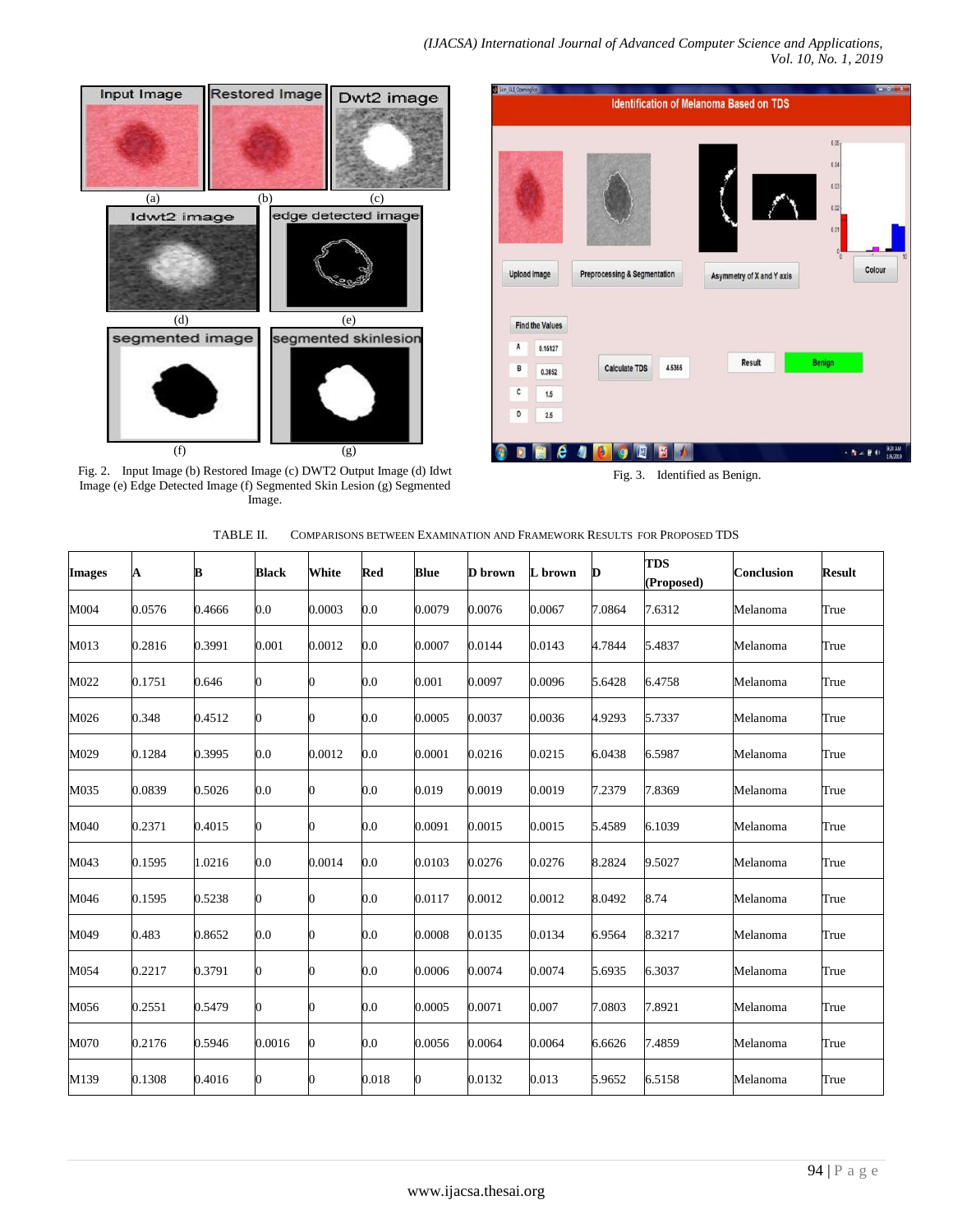| 0.3155 | 0.0009                                                                                                                                                                                                                                                                              |                                                     | 0.011                                                                                                                                                               | 0                                                                                                                                  | 0.0117 | 0.0116                                         |                                                | 7.6573                                                                                                                                                                                                                                                                           | Melanoma                                                                                                                                        | True                                                                                                                                   |
|--------|-------------------------------------------------------------------------------------------------------------------------------------------------------------------------------------------------------------------------------------------------------------------------------------|-----------------------------------------------------|---------------------------------------------------------------------------------------------------------------------------------------------------------------------|------------------------------------------------------------------------------------------------------------------------------------|--------|------------------------------------------------|------------------------------------------------|----------------------------------------------------------------------------------------------------------------------------------------------------------------------------------------------------------------------------------------------------------------------------------|-------------------------------------------------------------------------------------------------------------------------------------------------|----------------------------------------------------------------------------------------------------------------------------------------|
| 0.0749 | 0.0007                                                                                                                                                                                                                                                                              |                                                     | 0.036                                                                                                                                                               | 0.0006                                                                                                                             | 0.0354 | 0.0352                                         |                                                | 6.9204                                                                                                                                                                                                                                                                           | Melanoma                                                                                                                                        | True                                                                                                                                   |
| 0.2578 | 0.0003                                                                                                                                                                                                                                                                              |                                                     | 0.012                                                                                                                                                               | 0                                                                                                                                  | 0.017  | 0.017                                          |                                                | 7.504                                                                                                                                                                                                                                                                            | Melanoma                                                                                                                                        | True                                                                                                                                   |
| 0.0827 | 0                                                                                                                                                                                                                                                                                   | 0                                                   | 0.016                                                                                                                                                               | 0                                                                                                                                  | 0.0159 | 0.0159                                         |                                                |                                                                                                                                                                                                                                                                                  |                                                                                                                                                 | True                                                                                                                                   |
| 0.1004 | 0.0008                                                                                                                                                                                                                                                                              |                                                     |                                                                                                                                                                     | 0.0011                                                                                                                             | 0.0276 | 0.0265                                         |                                                |                                                                                                                                                                                                                                                                                  | Melanoma                                                                                                                                        | True                                                                                                                                   |
| 0.1397 | 0.0002                                                                                                                                                                                                                                                                              |                                                     |                                                                                                                                                                     | 0.0003                                                                                                                             | 0.03   | 0.0287                                         |                                                |                                                                                                                                                                                                                                                                                  |                                                                                                                                                 | True                                                                                                                                   |
| 0.3347 |                                                                                                                                                                                                                                                                                     |                                                     |                                                                                                                                                                     | 0.0004                                                                                                                             | 0.0064 |                                                |                                                | 7.1209                                                                                                                                                                                                                                                                           |                                                                                                                                                 | True                                                                                                                                   |
| 0.1571 | 0                                                                                                                                                                                                                                                                                   | 0                                                   | 0.021                                                                                                                                                               | 0                                                                                                                                  | 0.0177 | 0.0176                                         |                                                |                                                                                                                                                                                                                                                                                  |                                                                                                                                                 | True                                                                                                                                   |
| 0.1247 | 0                                                                                                                                                                                                                                                                                   |                                                     |                                                                                                                                                                     | 0                                                                                                                                  |        | 0.0218                                         |                                                | 6.6205                                                                                                                                                                                                                                                                           |                                                                                                                                                 | True                                                                                                                                   |
| 0.1101 | 0.0007                                                                                                                                                                                                                                                                              |                                                     | 0.011                                                                                                                                                               | 0.0005                                                                                                                             | 0.0159 | 0.0159                                         |                                                | 6.1596                                                                                                                                                                                                                                                                           | Melanoma                                                                                                                                        | True                                                                                                                                   |
| 0.197  |                                                                                                                                                                                                                                                                                     |                                                     |                                                                                                                                                                     | 0                                                                                                                                  | 0.0113 | 0.0113                                         |                                                | 7.6791                                                                                                                                                                                                                                                                           | Melanoma                                                                                                                                        | True                                                                                                                                   |
| 0.1146 | 0.002                                                                                                                                                                                                                                                                               |                                                     | 0.033                                                                                                                                                               | 0.0002                                                                                                                             | 0.0356 | 0.0356                                         |                                                | 6.0648                                                                                                                                                                                                                                                                           | Melanoma                                                                                                                                        | True                                                                                                                                   |
| 0.4295 | 0.0001                                                                                                                                                                                                                                                                              |                                                     |                                                                                                                                                                     | 0                                                                                                                                  | 0.0313 | 0.0313                                         |                                                |                                                                                                                                                                                                                                                                                  | Melanoma                                                                                                                                        | True                                                                                                                                   |
| 0.1422 |                                                                                                                                                                                                                                                                                     |                                                     | 0.021                                                                                                                                                               | 0                                                                                                                                  | 0.0202 | 0.0201                                         |                                                | 6.9367                                                                                                                                                                                                                                                                           | Melanoma                                                                                                                                        | True                                                                                                                                   |
| 0.2306 | 0                                                                                                                                                                                                                                                                                   | 0.0002                                              | 0.03                                                                                                                                                                | 0                                                                                                                                  | 0.0242 | 0.0236                                         |                                                | 7.367                                                                                                                                                                                                                                                                            |                                                                                                                                                 | True                                                                                                                                   |
| 0.2617 | 0.0016                                                                                                                                                                                                                                                                              | 0.0001                                              | 0.031                                                                                                                                                               | 0                                                                                                                                  | 0.0298 | 0.0296                                         |                                                | 5.9284                                                                                                                                                                                                                                                                           | Melanoma                                                                                                                                        | True                                                                                                                                   |
| 0.1709 | 0                                                                                                                                                                                                                                                                                   |                                                     | 0.017                                                                                                                                                               | 0                                                                                                                                  | 0.0144 | 0.0142                                         |                                                |                                                                                                                                                                                                                                                                                  | Melanoma                                                                                                                                        | True                                                                                                                                   |
| 0.5192 | 0.0005                                                                                                                                                                                                                                                                              | 0                                                   | 0.025                                                                                                                                                               | 0                                                                                                                                  | 0.0235 | 0.0234                                         |                                                | 4.2541                                                                                                                                                                                                                                                                           |                                                                                                                                                 | False                                                                                                                                  |
| 0.2795 | 0.0004                                                                                                                                                                                                                                                                              | 0                                                   |                                                                                                                                                                     | O                                                                                                                                  | 0.03   | 0.0299                                         |                                                |                                                                                                                                                                                                                                                                                  | Melanoma                                                                                                                                        | True                                                                                                                                   |
| 0.3704 |                                                                                                                                                                                                                                                                                     |                                                     |                                                                                                                                                                     | 0                                                                                                                                  |        |                                                |                                                |                                                                                                                                                                                                                                                                                  |                                                                                                                                                 | False                                                                                                                                  |
| 0.1502 |                                                                                                                                                                                                                                                                                     |                                                     |                                                                                                                                                                     | 0                                                                                                                                  |        |                                                |                                                |                                                                                                                                                                                                                                                                                  |                                                                                                                                                 | True                                                                                                                                   |
| 0.2619 |                                                                                                                                                                                                                                                                                     |                                                     |                                                                                                                                                                     | 0                                                                                                                                  |        |                                                |                                                |                                                                                                                                                                                                                                                                                  |                                                                                                                                                 | True                                                                                                                                   |
| 0.1524 | 0                                                                                                                                                                                                                                                                                   |                                                     |                                                                                                                                                                     | 0.0022                                                                                                                             | 0.0247 | 0.0244                                         |                                                |                                                                                                                                                                                                                                                                                  | Melanoma                                                                                                                                        | True                                                                                                                                   |
| 0.3027 | 0.0002                                                                                                                                                                                                                                                                              |                                                     |                                                                                                                                                                     | 0                                                                                                                                  | 0.0196 | 0.0196                                         |                                                |                                                                                                                                                                                                                                                                                  |                                                                                                                                                 | False                                                                                                                                  |
| 0.2935 | 0.0008                                                                                                                                                                                                                                                                              |                                                     | 0.036                                                                                                                                                               | 0                                                                                                                                  | 0.0377 | 0.0373                                         |                                                |                                                                                                                                                                                                                                                                                  | Melanoma                                                                                                                                        | True                                                                                                                                   |
| 0.3362 | 0                                                                                                                                                                                                                                                                                   |                                                     |                                                                                                                                                                     | 0.0001                                                                                                                             | 0.0249 | 0.0246                                         |                                                |                                                                                                                                                                                                                                                                                  | Melanoma                                                                                                                                        | True                                                                                                                                   |
| 0.1856 | 0                                                                                                                                                                                                                                                                                   |                                                     |                                                                                                                                                                     | 0.0001                                                                                                                             | 0.0183 | 0.0183                                         |                                                | 6.4418                                                                                                                                                                                                                                                                           | Melanoma                                                                                                                                        | True                                                                                                                                   |
| 0.2724 |                                                                                                                                                                                                                                                                                     |                                                     |                                                                                                                                                                     | 0                                                                                                                                  |        |                                                |                                                |                                                                                                                                                                                                                                                                                  |                                                                                                                                                 | True                                                                                                                                   |
|        | 0.386<br>0.4208<br>0.4502<br>0.3478<br>0.3901<br>0.8486<br>1.0818<br>0.6063<br>0.4035<br>0.3568<br>0.3934<br>0.4404<br>0.4258<br>0.4079<br>0.5747<br>0.6556<br>0.4206<br>0.5273<br>0.7271<br>0.8327<br>0.5246<br>0.7725<br>0.8182<br>0.5046<br>0.7068<br>0.4706<br>0.5307<br>0.9678 | 0.0013<br>0<br>0.0002<br>0.0003<br>0.0001<br>0<br>0 | Ю<br>0<br>0<br>0.0008<br>0.0001<br>0<br>0<br>0<br>0.0001<br>0.0007<br>0<br>0<br>0.0002<br>$\bf{0}$<br>0.0006<br>0<br>0.0005<br>0<br>0.0006<br>0.0001<br>0.0005<br>0 | 0.04<br>0.04<br>$0.0\,$<br>0.022<br>$0.0\,$<br>0.03<br>0.032<br>0.02<br>0.025<br>0.022<br>0.031<br>0.02<br>0.032<br>0.019<br>0.015 |        | 0.0218<br>0.0186<br>0.0219<br>0.0223<br>0.0149 | 0.0064<br>0.0184<br>0.0218<br>0.0222<br>0.0149 | 6.9415<br>6.3813<br>6.7777<br>7.7664<br>7.5802<br>5.2704<br>5.6942<br>7.7029<br>6.0661<br>5.6755<br>7.0782<br>5.4671<br>5.2392<br>6.3621<br>6.53<br>4.9741<br>5.0048<br>3.1784<br>4.5293<br>3.5568<br>5.495<br>5.1171<br>4.7786<br>4.3943<br>4.4165<br>5.4738<br>5.703<br>5.5179 | 8.216<br>8.1108<br>6.2995<br>8.4889<br>6.1316<br>5.6148<br>5.5729<br>4.7828<br>6.198<br>6.1783<br>5.7831<br>5.2252<br>5.4616<br>6.3138<br>6.776 | Melanoma<br>Melanoma<br>Melanoma<br>Melanoma<br>Melanoma<br>Melanoma<br>Benign<br>Benign<br>Melanoma<br>Melanoma<br>Benign<br>Melanoma |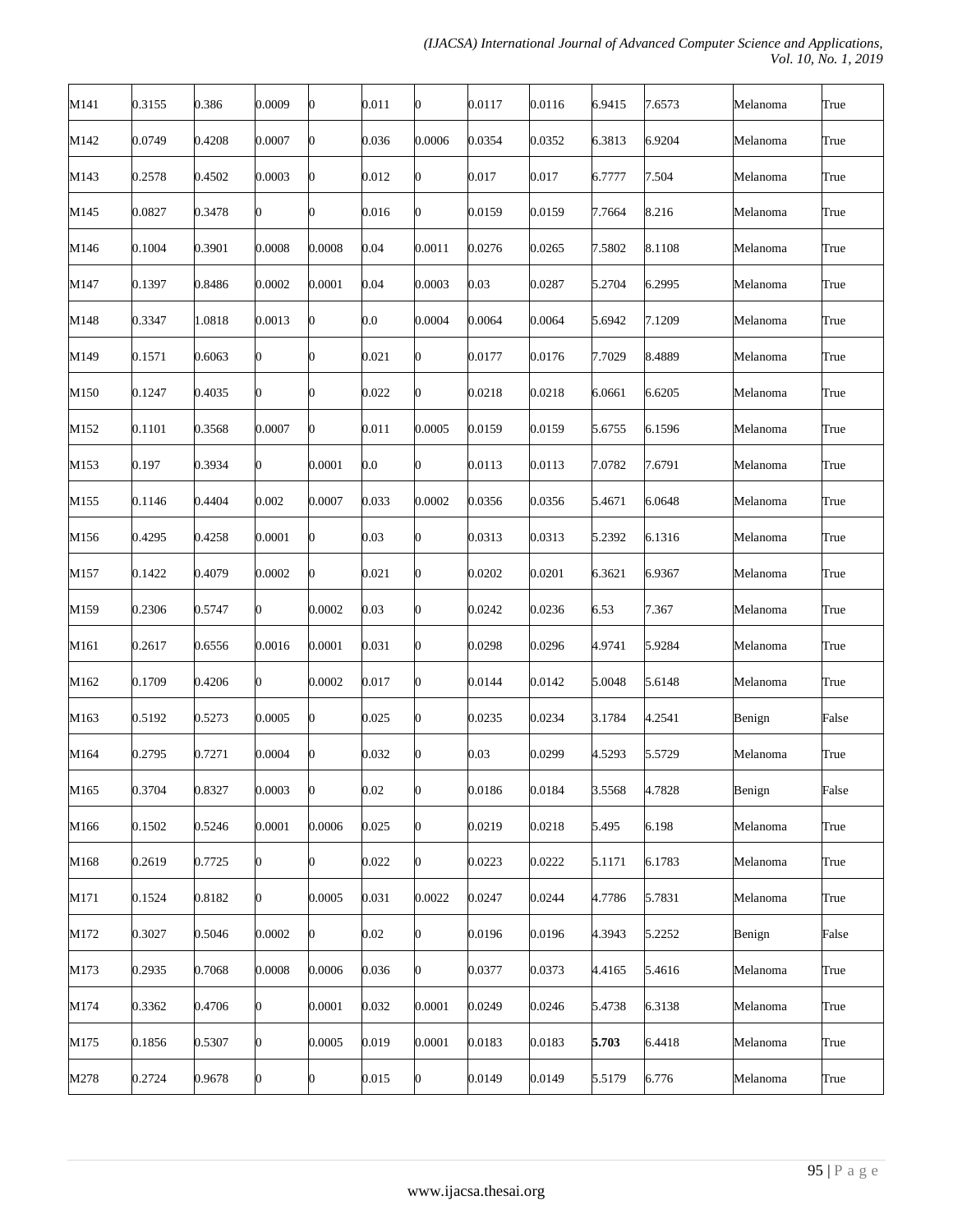| M279 | 0.2182 | 0.6015 | 0                | 0        | 0.021   | 0      | 0.02   | 0.0199 | 5.9508 | 6.7949 | Melanoma | True |
|------|--------|--------|------------------|----------|---------|--------|--------|--------|--------|--------|----------|------|
| M285 | 0.3139 | 1.3484 | 0                | 0        | 0.017   | 0      | 0.017  | 0.017  | 4.3369 | 6.0197 | Melanoma | True |
| M288 | 0.3541 | 0.7634 | 0                | 0.0011   | 0.042   | 0      | 0.0426 | 0.0424 | 5.9523 | 7.1212 | Melanoma | True |
| M289 | 0.2132 | 0.8163 | 0.0007           | 0        | 0.045   | 0      | 0.0448 | 0.0448 | 6.4397 | 7.5233 | Melanoma | True |
| M291 | 0.276  | 0.7973 |                  | 0        | 0.015   | 0      | 0.0155 | 0.0155 | 4.3996 | 5.4915 | Melanoma | True |
| M292 | 0.1858 | 0.7717 | 0                | 0        | 0.022   | 0      | 0.0218 | 0.0217 | 5.3879 | 6.3715 | Melanoma | True |
| M293 | 0.168  | 0.4095 | 0.0012           | 0.0003   | 0.04    | 0      | 0.0365 | 0.0363 | 7.4067 | 8.0306 | Melanoma | True |
| M294 | 0.1782 | 0.5807 | 0                | 0        | 0.014   | 0      | 0.0143 | 0.0141 | 6.071  | 6.847  | Melanoma | True |
| M299 | 0.3776 | 0.8753 | $0.0\,$          | 0        | 0.0     | 0.0006 | 0.0294 | 0.0289 | 5.6134 | 6.9041 | Melanoma | True |
| M301 | 0.0602 | 0.4354 | $0.0\,$          | 0        | 0.0     | 0      | 0.0255 | 0.0254 | 5.0729 | 5.5999 | Melanoma | True |
| M302 | 0.2687 | 0.6532 | $0.0\,$          | 0        | 0.0     | 0      | 0.034  | 0.0338 | 5.0763 | 6.0395 | Melanoma | True |
| M307 | 0.5445 | 0.7881 | $0.0\,$          | 0        | 0.0     | 0      | 0.0345 | 0.034  | 4.3063 | 5.6843 | Melanoma | True |
| M314 | 0.0681 | 0.395  | 0.0              | 0.0002   | 0.0     | 0      | 0.0292 | 0.0291 | 5.1226 | 5.6218 | Melanoma | True |
| M390 | 0.2021 | 0.5852 | $0.0\,$          | 0        | 0.02    | 0.0003 | 0.0181 | 0.0179 | 4.9995 | 5.8103 | Melanoma | True |
| M395 | 0.6173 | 1.1877 | 0.0              | 0        | 0.0     | 0.0026 | 0.0132 | 0.0128 | 5.1735 | 6.9982 | Melanoma | True |
| M398 | 0.2365 | 0.6024 | 0.0              | 0        | 0.0     | 0      | 0.0169 | 0.0169 | 5.9228 | 6.7819 | Melanoma | True |
| M404 | 0.1736 | 0.4952 | 0                | 0        | $0.0\,$ | 0      | 0.0158 | 0.0159 | 4.7957 | 5.4813 | Melanoma | True |
| M414 | 0.4505 | 0.7971 | 0                | 0        | 0.0     | 0.0032 | 0.0137 | 0.0134 | 4.4982 | 5.7666 | Melanoma | True |
| M463 | 0.1499 | 0.4967 | $0.0\,$          | 0.0001   | 0.0     |        | 0.0132 | 0.0132 | 5.0318 | 5.6947 | Melanoma | True |
| M466 | 0.4996 | 0.4841 | $\boldsymbol{0}$ | $\bf{0}$ | 0.0     | 0      | 0.0072 | 0.0072 | 4.9446 | 5.9364 | Melanoma | True |
| M469 | 0.334  | 0.4169 | 0                | 0        | $0.0\,$ | 0      | 0.0097 | 0.0097 | 4.8251 | 5.5877 | Melanoma | True |
| M482 | 0.1823 | 0.3382 | 0.0              | 0        | 0.0     | 0.0002 | 0.0091 | 0.0091 | 5.246  | 5.7779 | Melanoma | True |
| M484 | 0.3068 | 0.6788 | 0                | 0        | 0.0     | 0      | 0.0081 | 0.0081 | 6.6756 | 7.671  | Melanoma | True |
| M487 | 0.2678 | 0.4784 | 0                | 0        | 0.0     | 0      | 0.0081 | 0.0081 | 7.1008 | 7.8567 | Melanoma | True |
| M502 | 0.3336 | 0.6567 | 0                | 0        | 0.0     | 0      | 0.006  | 0.006  | 5.4028 | 6.4001 | Melanoma | True |
| M511 | 0.3661 | 0.51   | 0                | 0        | 0.0     | 0      | 0.0134 | 0.0133 | 6.3882 | 7.2808 | Melanoma | True |
| M513 | 0.1351 | 0.3762 | 0                | 0        | 0.01    | 0      | 0.0101 | 0.01   | 5.6447 | 6.1682 | Melanoma | True |
| M517 | 0.2304 | 0.672  | 0                | 0        | $0.0\,$ | 0      | 0.0072 | 0.0072 | 5.2702 | 6.1812 | Melanoma | True |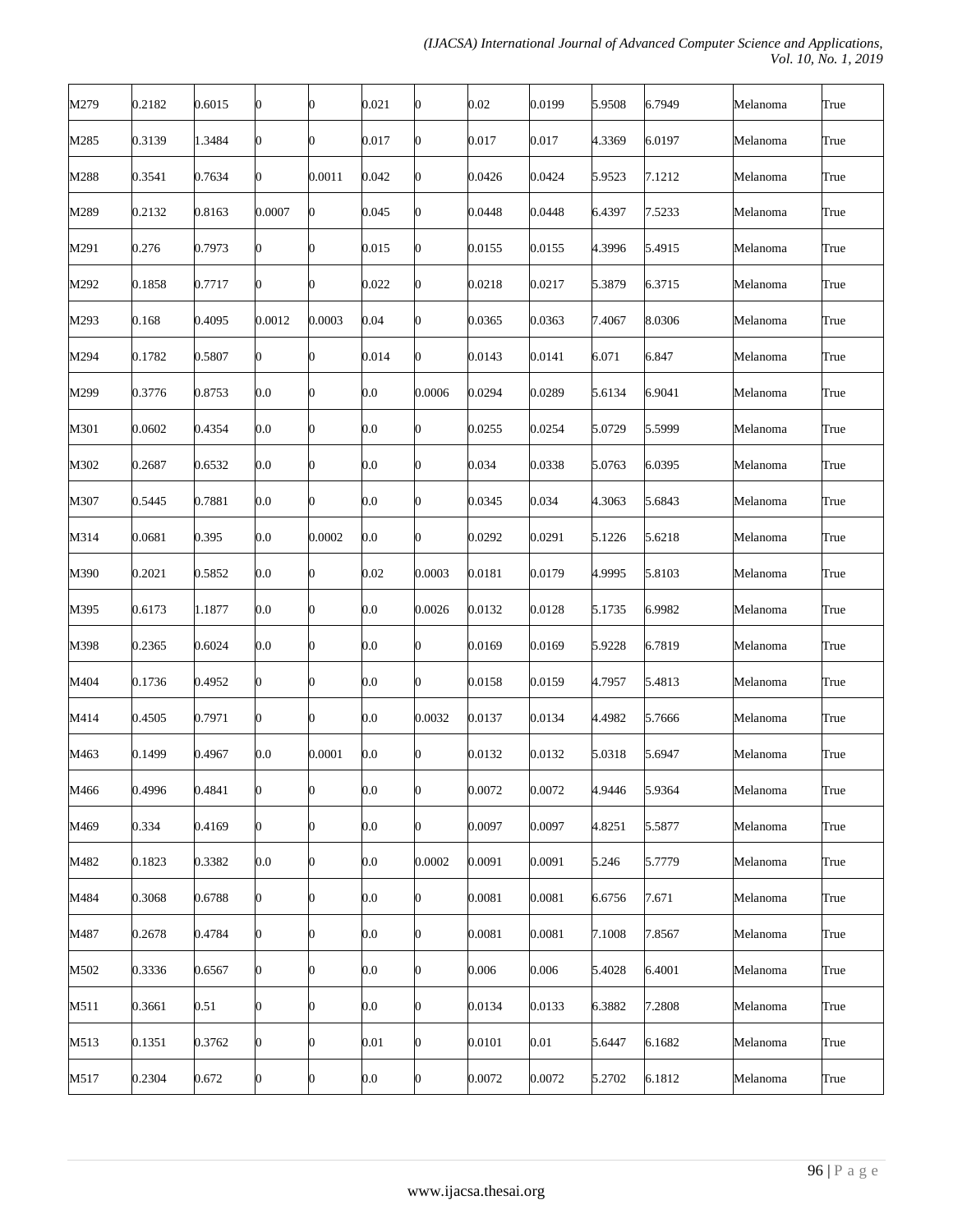| M518   | 0.1498 | 0.4217 | 0.0 | 0      | 0.0 | 0      | 0.0092 | 0.0092 | 4.9614 | 5.5444 | Melanoma | True  |
|--------|--------|--------|-----|--------|-----|--------|--------|--------|--------|--------|----------|-------|
| M521   | 0.082  | 0.3866 | 0   | 0      | 0.0 | 0.0001 | 0.016  | 0.0159 | 6.1319 | 6.62   | Melanoma | True  |
| M522   | 0.3688 | 0.6476 | 0   | 0      | 0.0 | 0      | 0.0086 | 0.0086 | 4.8355 | 5.8621 | Melanoma | True  |
| M531   | 0.1958 | 0.3586 | 0   | 0      | 0.0 | 0      | 0.0102 | 0.0102 | 5.4047 | 5.9706 | Melanoma | True  |
| M533   | 0.3066 | 0.5325 | 0   |        | 0.0 | 0      | 0.0136 | 0.0136 | 5.2209 | 6.0762 | Melanoma | True  |
| M548   | 0.2758 | 0.4173 | 0   | 0      | 0.0 | Ω      | 0.0054 | 0.0054 | 5.4162 | 6.1159 | Melanoma | True  |
| M549   | 0.2918 | 0.7369 | 0   | 0      | 0.0 |        | 0.0168 | 0.0168 | 5.8533 | 6.9024 | Melanoma | True  |
| M550   | 0.2381 | 0.4297 | 0.0 | 0      | 0.0 |        | 0.0205 | 0.0205 | 5.7083 | 6.3995 | Melanoma | True  |
| NM105  | 0.3382 | 1.5466 | 0.0 | 0      | 0.0 | 0      | 0.0184 | 0.0184 | 7.8434 | 9.749  | Melanoma | False |
| NM146  | 0.0012 | 0.2141 | Ю   | 0      |     |        | 0.0    | 0.0071 | 1.3451 | 1.5633 | Benign   | True  |
| NM 553 | 0.1512 | 0.2171 | 0   | 0      |     |        | 0.0012 | 0.0101 | 2.1812 | 2.5539 | Benign   | True  |
| NM 554 | 0.2318 | 0.3275 | Ю   | 0.0032 |     |        | 0.0043 | 0.0084 | 2.0012 | 2.5668 | Benign   | True  |







Fig. 5. Polynomial Curve Fitting for Hausdorff Dimension for benign Image.







Fig. 7. Correlation b/w Proposed and Existed TDS.